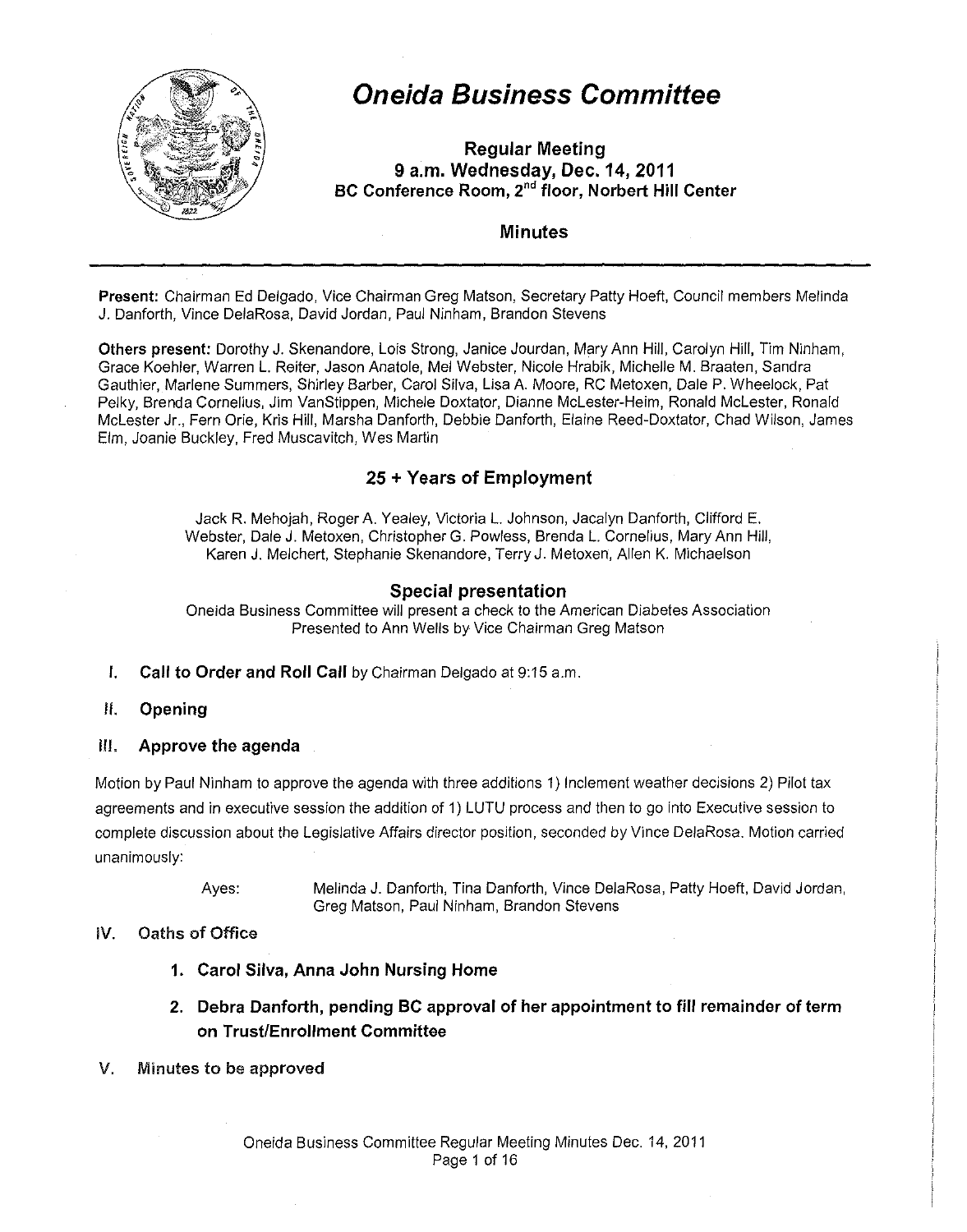### **1. Nov. 9 regular Business Committee minutes**

Motion by Tina Danforth to approve the Nov. 9 regular Business Committee minutes, seconded by David Jordan. Motion carried unanimously:

Ayes: Melinda J. Danforth, Tina Danforth, Vince DelaRosa, Patty Hoeft, David Jordan, Greg Matson, Paul Ninham, Brandon Stevens

#### VI. Resolutions

### **1. Approve Housing and Urban Development (HUD) to apply for Indian Community Development Block Grant**

Sponsor: Dale Wheelock

Motion by Tina Danforth to approve the Uskah Village Infrastructure Project resolution with the amendment to the last whereas to strikeout words former Smits Farm and replace with either an identifiable land parcel number or street address, seconded by Vince DelaRosa. Motion carried unanimously:

> Ayes: Melinda J. Danforth, Tina Danforth, Vince DelaRosa, Patty Hoeft, David Jordan, Greg Matson, Paul Ninham, Brandon Stevens

### **2. Office of Special Trustee - Sign Off Authority**

Sponsor: Melinda J. Danforth/Susan White

Motion by Melinda J. Danforth to adopt the Office of Special Trustee- Sign off Authority resolution, with one amendment in the fourth whereas to spell out the OTFM acronym, seconded by Vince DelaRosa. Motion carried unanimously:

> Ayes: Melinda J. Danforth, Tina Danforth, Vince DelaRosa, Patty Hoeft, David Jordan, Greg Matson, Paul Ninham, Brandon Stevens

# **3. CY 2012 County Tribal Law Enforcement Grant- Brown County State of Wisconsin/Department of Justice**

Sponsor: Joanie Buckley/Cheryl Stevens

Motion by Vince DelaRosa to approve the CY 2012 County Tribal Law Enforcement Grant- Brown County State of Wisconsin/Department of Justice resolution, seconded by Paul Ninham. Motion carried unanimously;

> Ayes: Melinda J. Danforth, Tina Danforth, Vince DelaRosa, Patty Hoeft, David Jordan, Greg Matson, Paul Ninham, Brandon Stevens

# **4. CY 2012 County Tribal Law Enforcement Grant- Outagamie County State of Wisconsin/Department of Justice**

Sponsor: Joanie Buckley/Cheryl Stevens

Motion by Paul Ninham to adopt the CY 2012 County Tribal Law Enforcement Grant- Outagamie County State of Wisconsin/Department of Justice resolution, seconded by Vince DelaRosa. Motion carried unanimously:

> Ayes: Melinda J. Danforth, Tina Danforth, Vince DelaRosa, Patty Hoeft, David Jordan, Greg Matson, Paul Ninham, Brandon Stevens

#### VII. Board, Committee and Commission quarterly reports

### **1. Oneida Airport Hotel Corporation Board**

Sponsor: Lance Broberg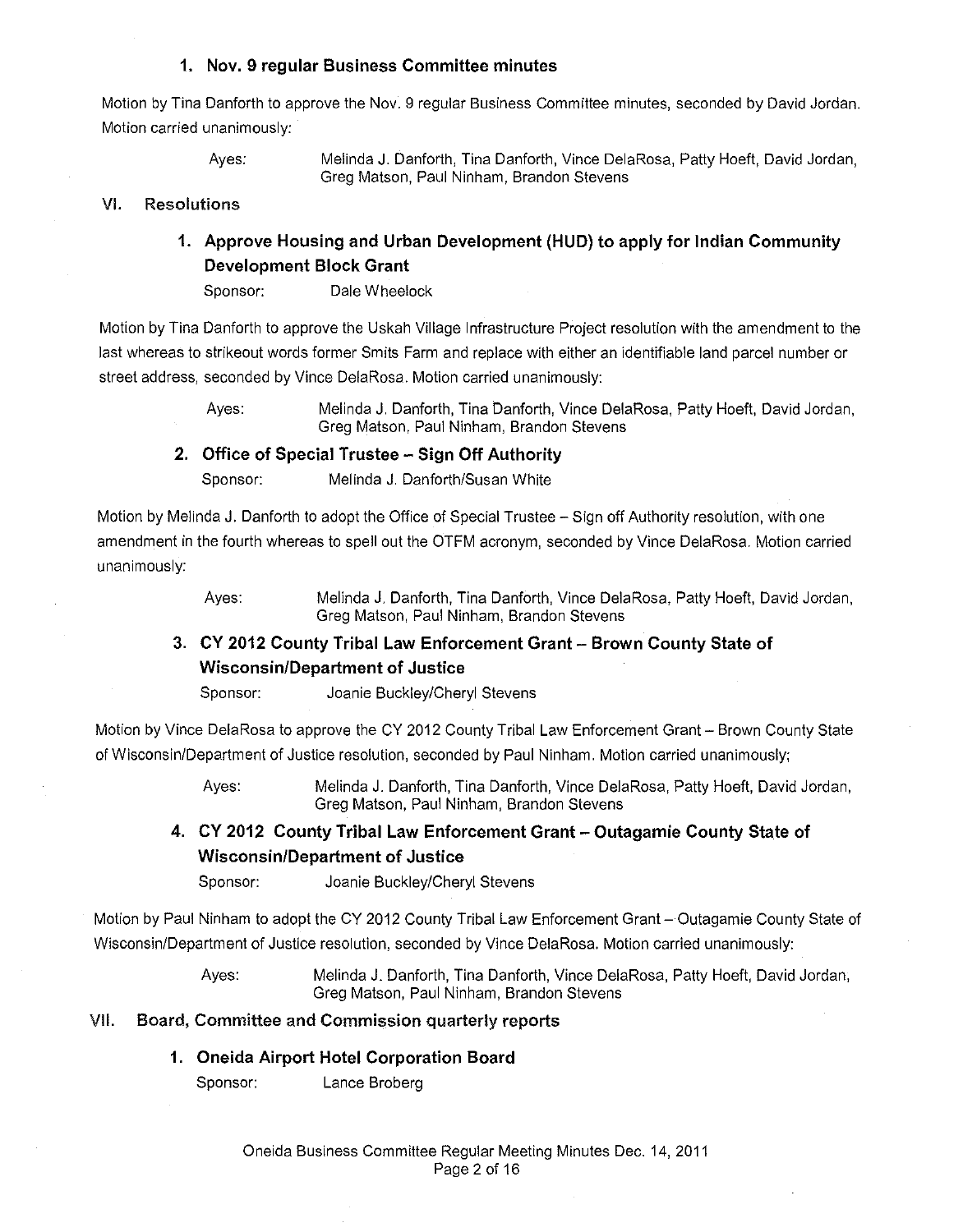Motion by Vince DelaRosa to approve the Oneida Airport Hotel Corporation Board quarterly report, seconded by Paul Ninham. Motion carried unanimously:

> Ayes: Melinda J. Danforth, Tina Danforth, Vince DelaRosa, Patty Hoeft, David Jordan, Greg Matson, Paul Ninham, Brandon Stevens

Motion by Vince DelaRosa to have Lance Broberg prepare a detailed report regarding the Radisson hotel; specifically the report should address measures and business considerations which we may consider as a tribe to re-tool the Radisson's operations to make it more profitable and to improve the experience that our guest have there and to have a report back in two weeks, seconded by Tina Danforth. Motion carried unanimously:

> Ayes: Melinda J. Danforth, Tina Danforth, Vince DelaRosa, Patty Hoeft, David Jordan, Greg Matson, Paul Ninham, Brandon Stevens

### **2. Oneida Total Integrated Enterprises**

Sponsor: Butch Rentmeester

Motion by David Jordan to accept the Oneida Total integrated Enterprises quarterly report, seconded by Brandon Stevens. Motion carried unanimously:

Ayes: Melinda J. Danforth, Tina Danforth, Vince DelaRosa, Patty Hoeft, David Jordan, Greg Matson, Paul Ninham, Brandon Stevens

### 3. **Bay Bank Corporation**

Sponsor: John Johnson

Motion by David Jordan to accept the Bay Bank Corporation quarterly report, seconded by Brandon Stevens. Motion carried unanimously:

Ayes: Melinda J. Danforth, Tina Danforth, Vince DelaRosa, Patty Hoeft, David Jordan, Greg Matson, Paul Ninham, Brandon Stevens

Motion by Tina Danforth that the Oneida Business Committee meet with the bank board of directors to discuss some of the financial information that was provided yesterday so that we all have a clear understanding of the status of the financials and what their plans are to address them going forward and for the meeting to be done in the next 30 days, seconded by Greg Matson. Motion carried with one abstention.

> Ayes: Melinda J. Danforth, Tina Danforth, Vince DelaRosa, Patty Hoeft, David Jordan, Greg Matson, Paul Ninham

Abstained: Brandon Stevens

For the record: Tina Danforth stated given that we're going to allow the president to leave and not be here for the financial approval of the bank status, I just want to note that in the financial report, that there is no financial information or detail provided on the small business loan program. There is a narrative that is very general; it says that as of this date, which is in 11 years, there's been \$9.3 million in new loans. That's a pretty generic statement, so I would like that they provide detailed financial information on the small business loan program for the Business Committee in executive session. I don't want specific information; I want consolidated information because we do have to also attempt to the proprietariness of the individual loans. I understand the difference between the two and I would assume that you do as well.

### **4. Oneida Golf Enterprise Corporation**

Sponsor: Bobbi Webster

Motion by Vince DelaRosa to approve the Oneida Golf Enterprise Corporation quarterly report, seconded by David Jordan. Motion carried unanimously: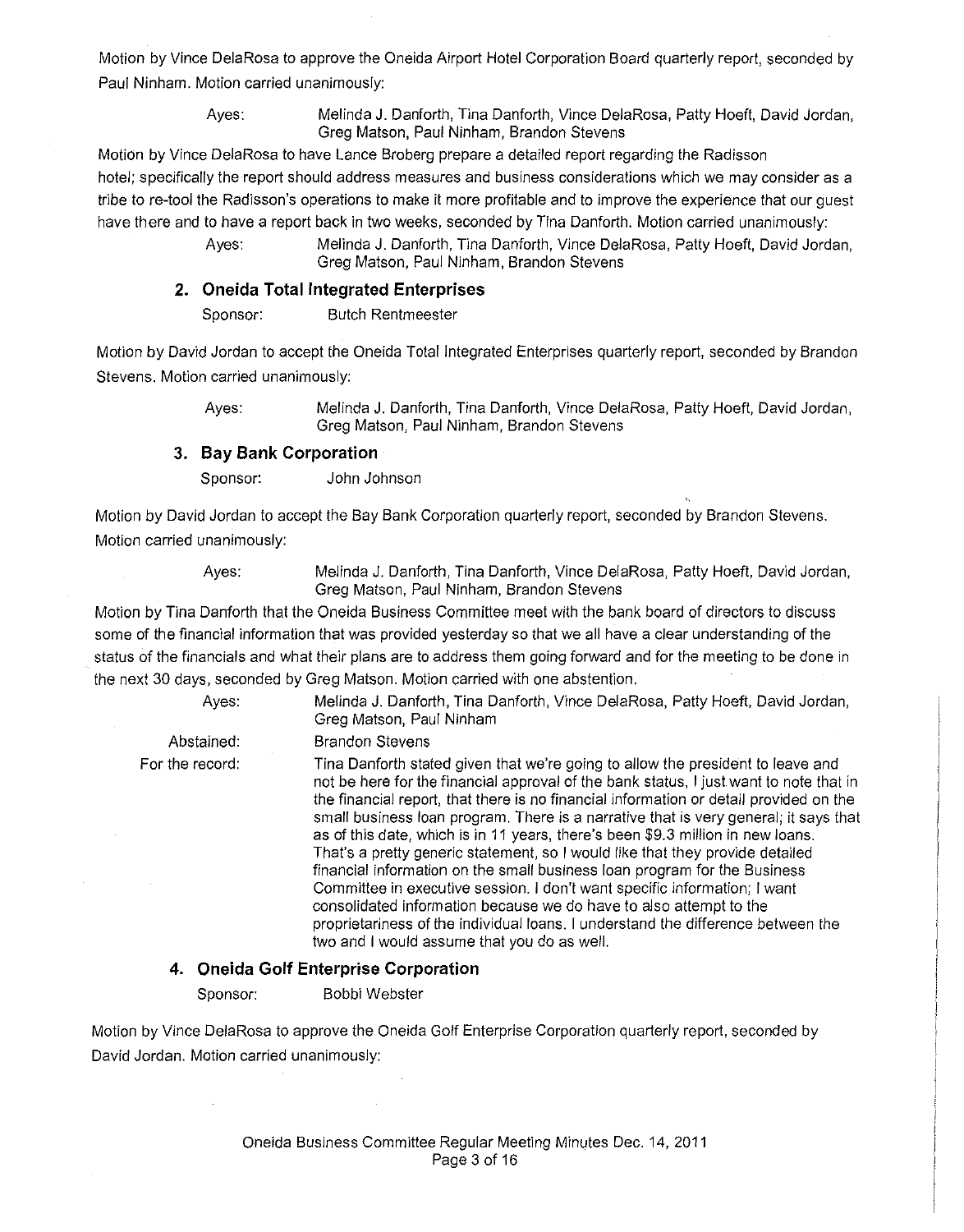Ayes: Melinda J. Danforth, Tina Danforth, Vince DelaRosa, Patty Hoeft, David Jordan, Greg Matson, Paul Ninham, Brandon Stevens

Motion by Vince DelaRosa to have the Oneida Golf Enterprise Board prepare a detailed report regarding Thornberry Golf Course; specifically the report should address measures and business considerations which we may consider as a tribe to re-tool the golf operations to make it more profitable and to improve the experience that our guests have there and this report should have an analysis of what the anticipated break-even analysis point will be for the operations and that the report be brought back in two weeks, seconded by Melinda J. Danforth. Motion carried unanimously:

> Ayes: Melinda J. Danforth, Tina Danforth, Vince DelaRosa, Patty Hoeft, David Jordan, Greg Matson, Paul Ninham, Brandon Stevens

#### **5. Oneida Seven Generations Corporation**

Sponsor: Kevin Cornelius

Motion by David Jordan to approve the Oneida Seven Generations Corporation quarterly report, seconded by Brandon Stevens. Motion carried unanimously:

> Ayes: Melinda J. Danforth, Tina Danforth, Vince DelaRosa, David Jordan, Greg Matson, Paul Ninham, Brandon Stevens

Excused: Patty Hoeft

#### **6. Oneida Nation Commission on Aging**

Sponsor: Dellora R. Cornelius

Motion by David Jordan to approve the Oneida Nation Commission on Aging quarterly report, seconded by Paul Ninham. Motion carried unanimously:

> Ayes: Melinda J. Danforth, Tina Danforth, Vince DelaRosa, Patty Hoeft, David Jordan, Greg Matson, Paul Ninham, Brandon Stevens

### **7. Oneida Child Protective Board**

Sponsor: Jeanette Ninham

Motion by David Jordan to accept the Oneida Child Protective Board quarterly report, seconded by Vince DelaRosa. Motion carried unanimously:

> Ayes: Vince DelaRosa, Patty Hoeft, David Jordan, Greg Matson, Brandon Stevens Excused: Melinda J. Danforth, Tina Danforth, Paul Ninham

### **8. Anna John Nursing Home Commission-Deleted**

Sponsor: Carol Elm

Motion by Patty Hoeft to delete the Anna John Nursing Home Commission quarterly report, seconded by David Jordan. Motion carried unanimously:

> Ayes: Excused: Vince DelaRosa, Patty Hoeft, David Jordan, Greg Matson, Brandon Stevens Melinda J. Danforth, Tina Danforth, Paul Ninham

### VIII. **Standing** Committees

**A. Legislative Operating Committee-** Council member Melinda J. Danforth, LOG Chair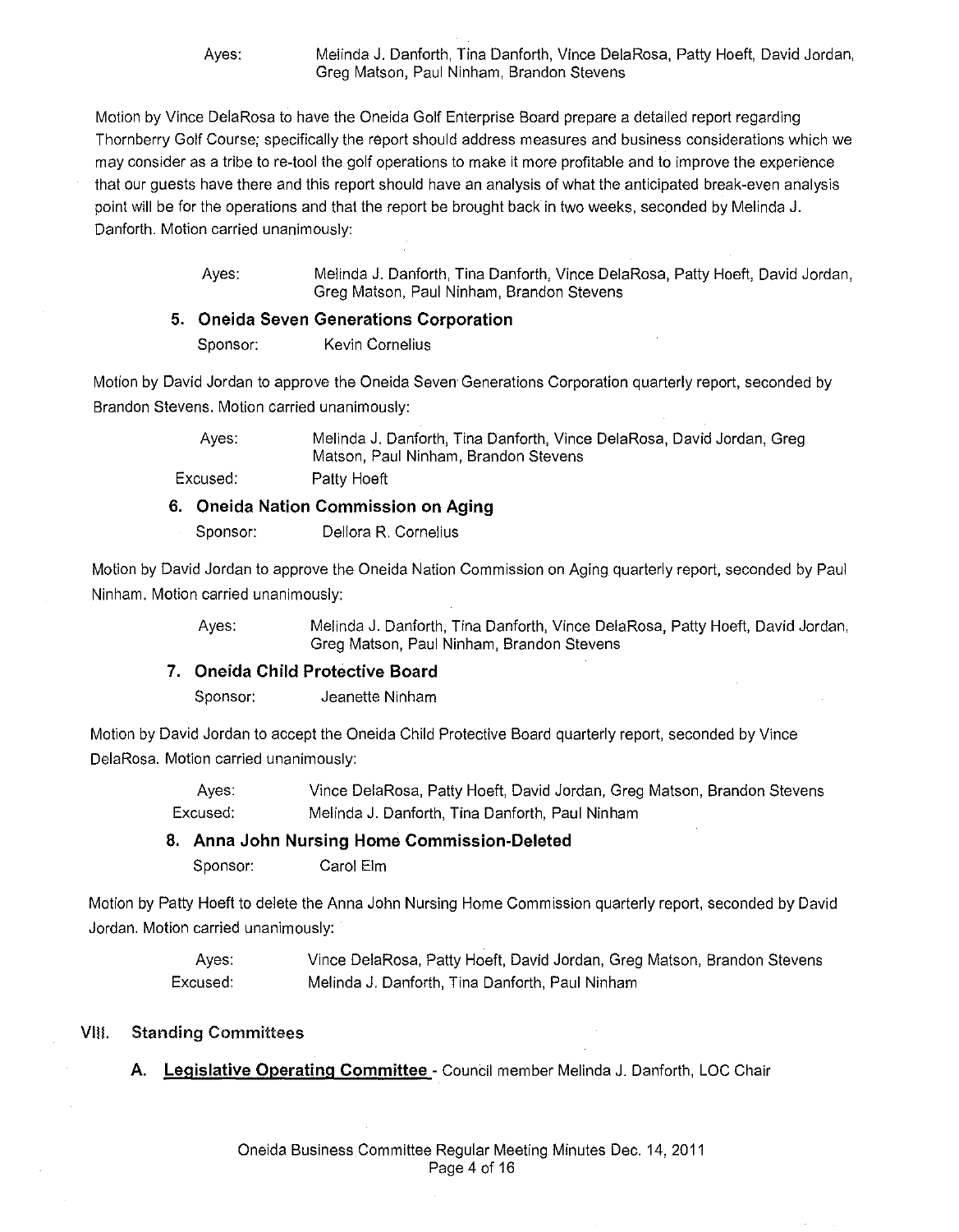### **1. Hunting, Fishing and Trapping Law Amendments**

Motion by Patty Hoeft to adopt the hunting fishing and trapping law amendments. seconded by Vince DelaRosa. Motion carried unanimously:

> Ayes: Tina Danforth, Vince DelaRosa, Patty Hoeft, David Jordan, Greg Matson, Brandon Stevens

Excused: Melinda J. Danforth, Paul Ninham

- **B. Finance Committee**  Treasurer Tina Danforth, Finance Chair
	- **1. Approve two capital expenditures: Aristocrat slot game purchase \$474,344 and WMS slot games purchase \$487,956.11**

Sponsor: Larry Barton

Motion by Patty Hoeft to approve both purchases, seconded by Vince DelaRosa. Motion carried unanimously:

Ayes: Tina Danforth, Vince DelaRosa, Patty Hoeft, David Jordan, Greg Matson, Brandon Stevens

Excused: Melinda J. Danforth, Paul Ninham

**C. Community Development Planning Committee (CDPC)** - Council member Vince DelaRosa, Chair

### **1. July 12, 2011 meeting minutes**

Motion by Patty Hoeft to approve the July 12, 2011 meeting minutes, seconded by Vince DelaRosa. Motion carried unanimously:

> Ayes: Tina Danforth, Vince DelaRosa, Patty Hoeft, David Jordan, Greg Matson, Brandon Stevens

Excused: Melinda J. Danforth, Paul Ninham

### **2. Nov. 7, 2011 meeting minutes**

Motion by Patty Hoeft to accept the Nov. 7, 2011 meeting minutes, seconded by Vince DelaRosa. Motion carried unanimously:

| Aves:    | Tina Danforth, Vince DelaRosa, Patty Hoeft, David Jordan, Greg Matson,<br><b>Brandon Stevens</b> |
|----------|--------------------------------------------------------------------------------------------------|
| Excused: | Melinda J. Danforth, Paul Ninham                                                                 |

### **3. Review preliminary community planning project**

Motion by Patty Hoeft to accept as FYI, seconded by Paul Ninham. Motion carried unanimously:

Ayes: Excused: Tina Danforth, Vince DelaRosa, Patty Hoeft, David Jordan, Greg Matson, Paul Ninham, Brandon Stevens Melinda J. Danforth

# **D. Quality of Life**

**1. Approve Quality of Life standing committee appointments of Paul Ninham, Chairman, Patty Hoeft, Vice Chairwoman, and members Ed Delgado, David Jordan and Melinda J. Danforth** 

Sponsor: Paul Ninham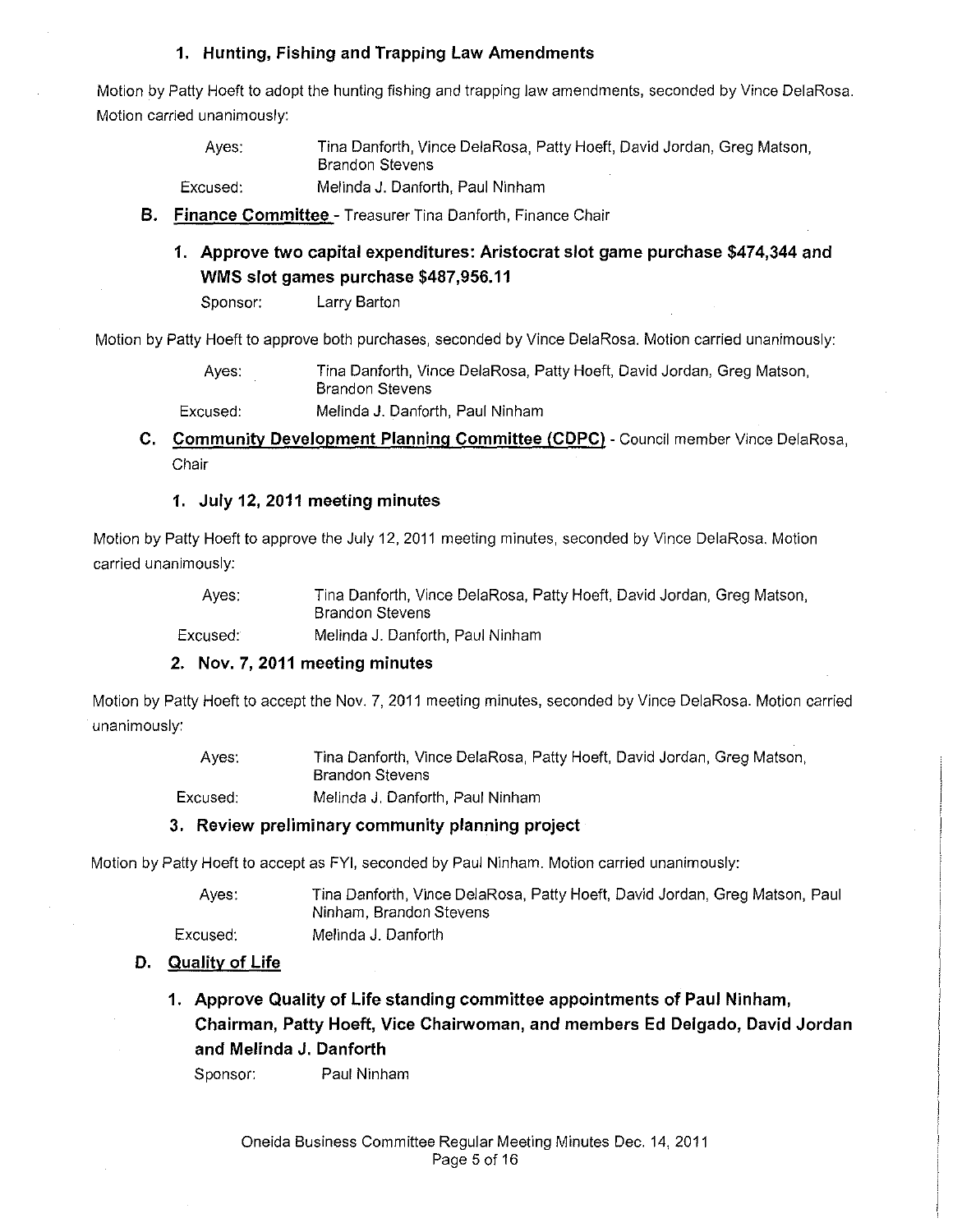Motion by Vince DelaRosa to approve the Quality of Life standing committee appointments, seconded by Paul Ninham. Motion carried unanimously:

> Ayes: Excused:

Tina Danforth, Vince DelaRosa, Patty Hoeft, David Jordan, Greg Matson, Paul Ninham, Brandon Stevens Melinda J. Danforth

IX. Travel

### **A. Travel reports**

**1. Federal/State Indian Policy Briefing Workshop Oct. 30-31, 2011, Madison, WI**  Sponsor: Vince DelaRosa

Motion by Paul Ninham to approve the travel report, seconded by David Jordan. Motion carried unanimously:

Ayes: Tina Danforth, Vince DelaRosa, Patty Hoeft, David Jordan, Greg Matson, Paul Ninham, Brandon Stevens

Excused: Melinda J. Danforth

**2. Meeting with State Lobbyist Jim Tenuta Nov. 14-15, 2011, Madison, WI** 

Sponsor: Vince DelaRosa

Motion by Patty Hoeft to approve the travel report, seconded by Paul Ninham. Motion carried unanimously:

Ayes: Excused: Tina Danforth, Vince DelaRosa, Patty Hoeft, David Jordan, Greg Matson, Paul Ninham, Brandon Stevens Melinda J. Danforth

**3. Chicago organizational structure update and briefing, Nov. 18-19, 2011, Chicago, IL**  Sponsor: Vince DelaRosa

Motion by Patty Hoeft to approve the travel report, seconded by David Jordan. Motion carried unanimously:

Ayes: Excused: Tina Danforth, Vince DelaRosa, Patty Hoeft, David Jordan, Greg Matson, Paul Ninham, Brandon Stevens Melinda J. Danforth

### **B. Travel requests**

**1. Ratify travel e-poll State/Tribal Consultation session, Nov. 15-16,2011, St. Croix, WI**  Sponsor: Melinda J. Danforth

Motion by Paul Ninham to approve the travel request, seconded by Vince DelaRosa. Motion carried unanimously:

| Aves:    | Tina Danforth, Vince DelaRosa, Patty Hoeft, David Jordan, Greg Matson, Paul |  |
|----------|-----------------------------------------------------------------------------|--|
|          | Ninham, Brandon Stevens                                                     |  |
| Excused: | Melinda J. Danforth                                                         |  |

### **2. White House holiday reception, Dec. 15, 2011, Washington, D.C.**

Sponsor: Ed Delgado, Patty Hoeft, Brandon Stevens

Motion by Vince DelaRosa to approve the travel request, seconded by Paul Ninham. Motion carried unanimously:

Ayes: Melinda J. Danforth, Tina Danforth, Vince DelaRosa, Patty Hoeft, David Jordan, Greg Matson, Paul Ninham, Brandon Stevens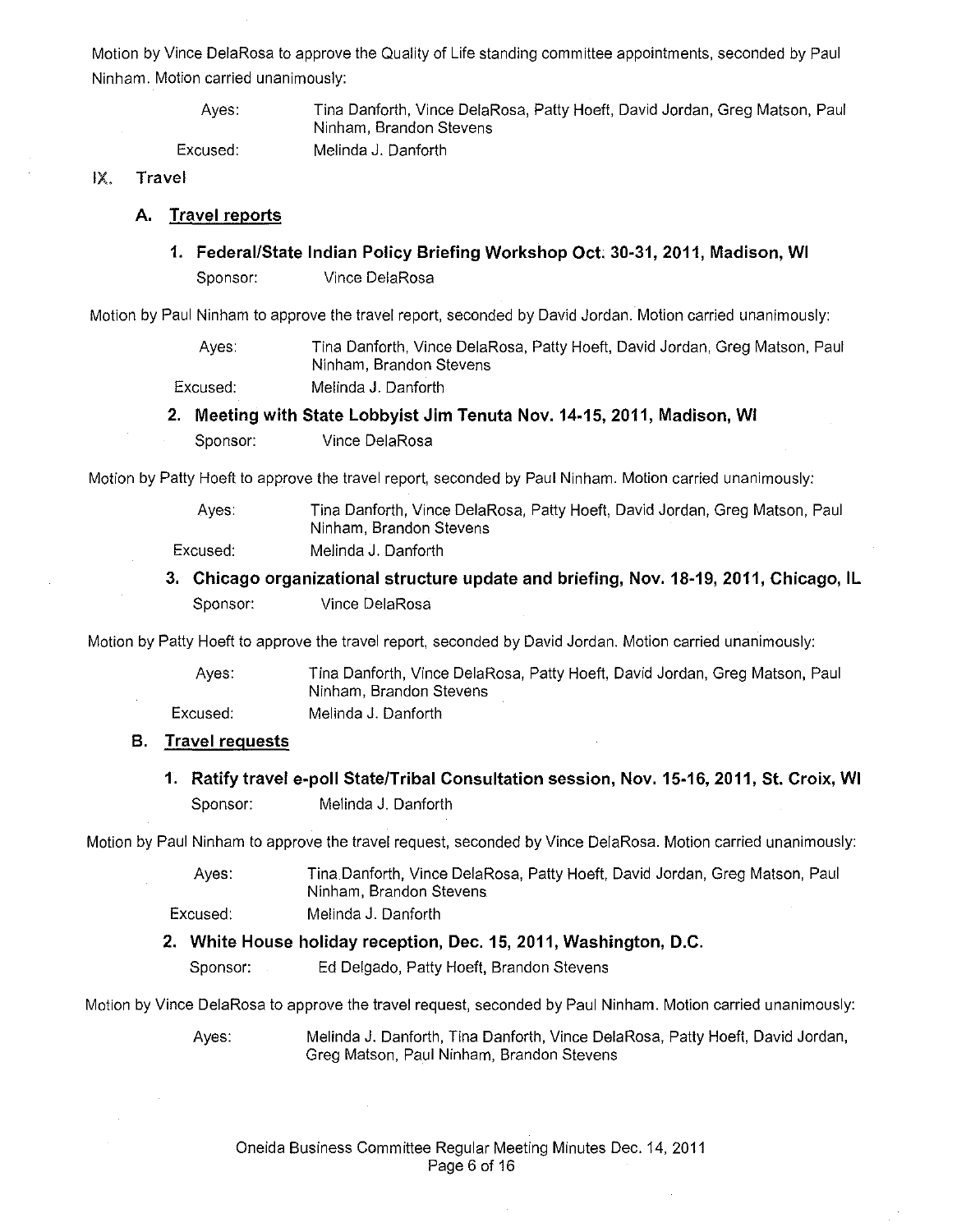### **3. Emerging Leaders: Rebuilding Native Nations, March 20·21, 2012, Tucson, AZ.**

Sponsor: Ed Delgado, Patty Hoeft

Motion by David Jordan to approve the travel request, seconded by Vince Delarosa. Motion carried unanimously:

Ayes: Melinda J. Danforth, Tina Danforth, Vince DelaRosa, Patty Hoeft, David Jordan, Greg Matson, Paul Ninham, Brandon Stevens

### **4. Ratify travel e-poll White House Tribal Nations Leaders events, Nov. 30, 2011, Washington, D.C.**

Sponsor: Tina Danforth

Motion by Paul Ninham to approve the travel request, seconded by Melinda J. Danforth. Motion carried unanimously:

> Ayes: Melinda J. Danforth, Tina Danforth, Vince DelaRosa, Patty Hoeft, David Jordan, Greg Matson, Paul Ninham, Brandon Stevens

### X. General Tribal Council

# **1. Petitioner Madelyn Genskow: Withdraw petition submitted Oct. 13, 2011**  Sponsor: Patty Hoeft

Motion by Melinda J. Danforth to accept the withdrawal notice for the petition of Madelyn Genskow regarding the appeals commission, seconded by Paul Ninham. Motion carried unanimously:

> Ayes: Melinda J. Danforth, Tina Danforth, Vince DelaRosa, Patty Hoeft, David Jordan, Greg Matson, Paul Ninham, Brandon Stevens

# **2. Petitioner Yvonne Metivier: To determine if an Appeals Commissioner violated the Judicial code and dismiss court costs of \$2,300**

Sponsor: Patty Hoeft

Motion by Patty Hoeft to acknowledge the receipt of the petition and send it to the law office for a legal policy analysis and bring it back to the business committee in 30 days so that a date can be determined, seconded by Paul Ninham.

# **3. Agenda for Annual GTC meeting 10 a.m. Monday, Jan. 2, 2012 at Radisson Hotel and Conference Center, Oneida, WI**

Sponsor: Patty Hoeft

Motion by Brandon Stevens to accept the agenda for the Annual GTC meeting 10 a.m. Monday, Jan. 2, 2012 at Radisson Hotel and Conference Center as FYI, seconded by Paul Ninham. Motion carried with one abstention:

> Ayes: Melinda J. Danforth, Vince DelaRosa, Patty Hoeft, David Jordan, Greg Matson, Paul Ninham, Brandon Stevens

Abstained: Tina Danforth

# XI. Follow-ups/BC directives

**1. Create action plan and strategy for organizational, policy and budget reform**  Sponsor: Greg Matson

Excerpt from Nov. 9: Motion by Tina Danforth to table this resolution for 30 days, seconded by Vince DelaRosa. Motion carried with four oppositions and Chairman Delgado breaking the tie.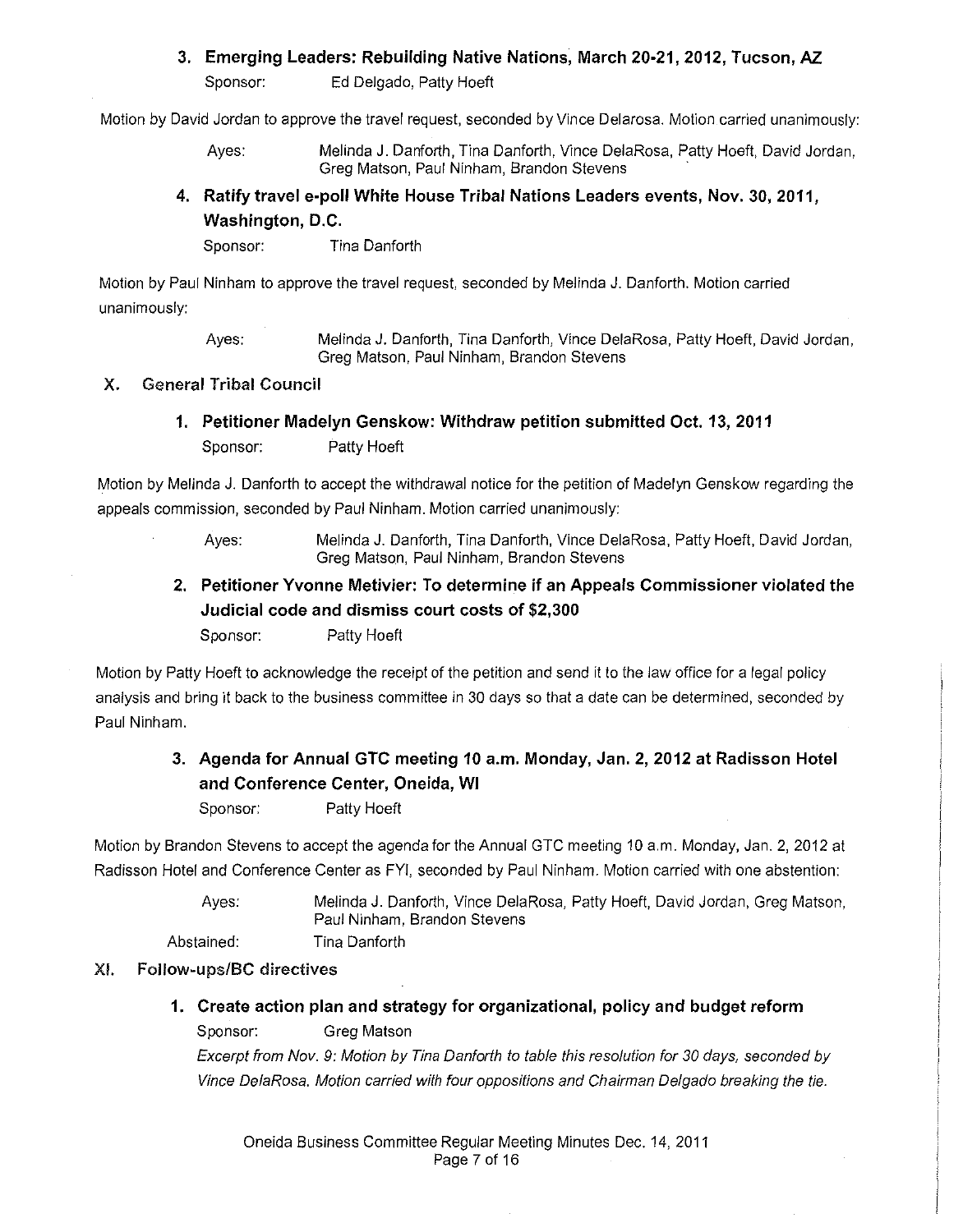Motion by Melinda J. Danforth to accept the update, seconded by Vince DelaRosa. Motion carried unanimously:

Ayes: Melinda J. Danforth, Tina Danforth, Vince DelaRosa, Patty Hoeft, David Jordan, Greg Matson, Paul Ninham, Brandon Stevens

- **2. Internal Services Division, Joanie Buckley, division director** 
	- **a. Desktop Support Specialist Trainee, MIS Department**
	- **b. Full-time Desktop Support Specialist I, MIS Department**
	- **c. Client Server Computer Programmer, MIS Department**

Excerpt from Oct. 26: Motion by Tina Danforth to allow for a transfer for Tribal member only posting for the three positions and that a report be brought back in thirty days as a status of the hiring process; relative to those considerations, seconded by Melinda J. Danforth. Motion carried with a vote from Chairman Delgado breaking the tie.

Motion by Tina Danforth to accept the update as FYI, seconded by David Jordan. Motion carried unanimously:

Ayes: Melinda J. Danforth, Tina Danforth, Vince DelaRosa, Patty Hoeft, David Jordan, Greg Matson, Paul Ninham, Brandon Stevens

Motion by Tina Danforth to recess until 1 p.m., seconded by David Jordan. Motion carried with one opposition:

Ayes: Melinda J. Danforth, Tina Danforth, Vince DelaRosa, Patty Hoeft, David Jordan, Greg Matson, Paul Ninham

Opposed: Brandon Stevens

Motion by Tina Danforth to go back into session at 1:06 p.m., seconded by Vince DelaRosa. Motion carried unanimously:

| Ayes:    | Tina Danforth, Vince DelaRosa, Patty Hoeft, David Jordan       |
|----------|----------------------------------------------------------------|
| Excused. | Melinda J. Danforth, Greg Matson, Paul Ninham, Brandon Stevens |

- XII. Tabled Business
- XIII. New Business/Requests
	- **1. Approval of procedural exception to forgo Phase II of the CIP process of routing the CIP package to the various review entities**

Sponsor: Butch Rentmeester

- **a. Approval of the CIP package and CIP project #11-008 Jonas Circle Area Sewer System**
- **b. Approval of CIP Package -Appendix A for project #11-008 Jonas Circle Areas Sewer System**
- **c. Activation of the approved FY2011 CIP budget for CIP #11-008 Jonas Circle Area Sewer**
- **d. Approval to transfer \$8,850.75 from CIP project #06-009 to CIP project #11-008**

Motion by Vince DelaRosa to approve items 1 a-d, with a procedural exception for the phase II elimination and to include Larry Barton's note\*, seconded by Tina Danforrth.

> Ayes: Excused: Tina Danforth, Vince DelaRosa, Patty Hoeft, David Jordan, Paul Ninham Melinda J. Danforth, Greg Matson, Paul Ninham, Brandon Stevens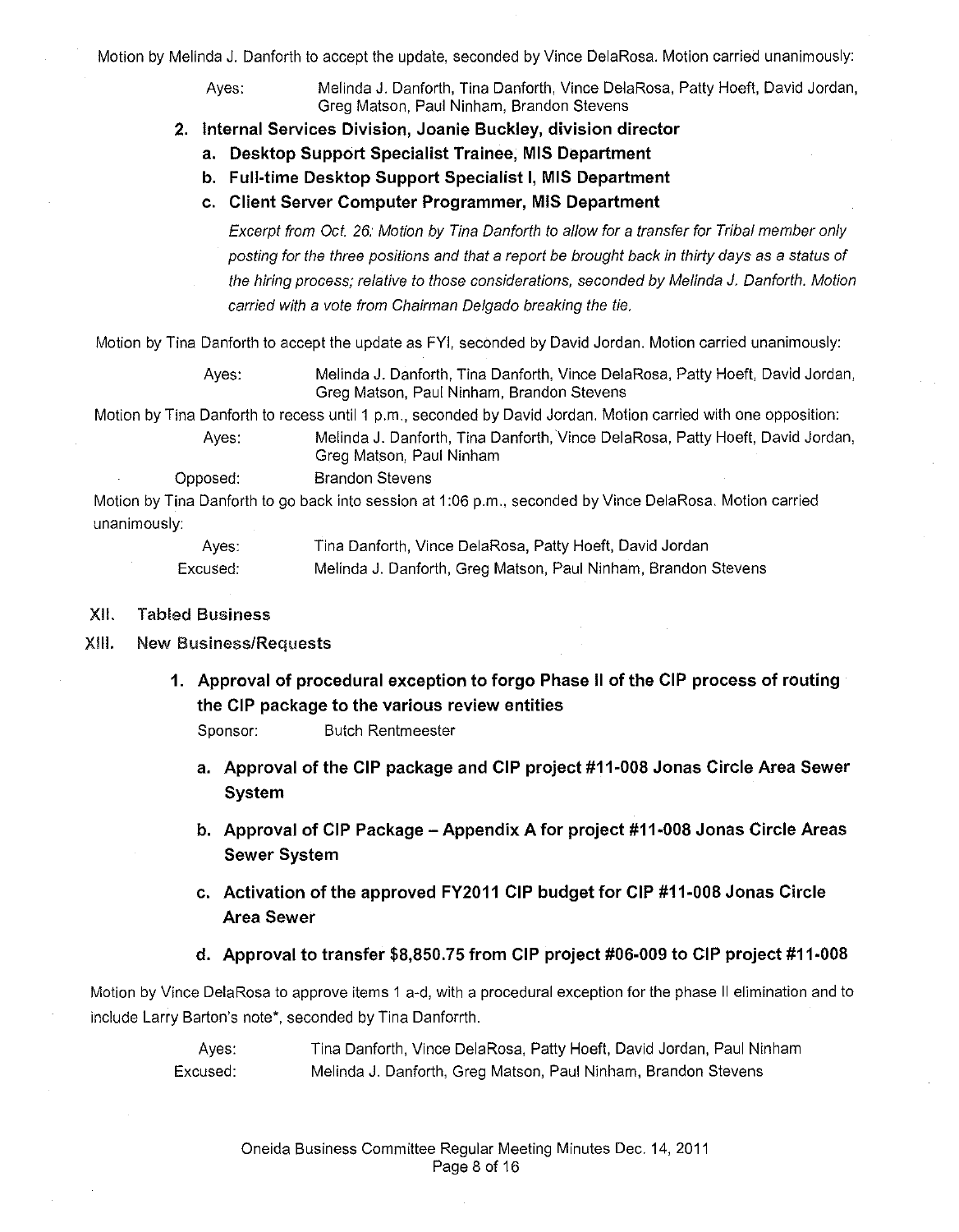For the record: Tina Danforth stated that in the discussion there was consideration for additional staff as needed, as we continue increase the service area.

\*Note from Larry Barton-Just lend some insight, I know that it's requested to move money within the bond proceeds, we cannot as a practical matter, execute that unless it's a very similar project. It's very complicated to move, for example; money from Ridgeview over to this project.so I would only ask, because of the importance of timeliness that we do proceed, but allow for us to build this into 2013's budget, any proceeds after the \$1.28 million we would find in 2013. We do need to move forward, get the engineering going; it's presumptuous to note that we'll have an improved budget. Hopefully by August of 2012 for 2013, but we do need to move forward to get these bond funds spent down and as a practical matter, I know there's failing systems over there. So we do need to go forward but I would only abade that we find anything past the \$1.28 in 2013's budget.

### **e. Activation and transfer of \$100,000 from CIP Project [#10-010 Community**

# **2. Host one Great Lakes Native American Elder Association quarterly meeting during the 2012 calendar year**

Sponsor: Ed Delgado

Motion by Tina Danforth for elderly services to bring back a preliminary budget in one month to host the Dec. 2012 Great Lakes Native American Elder Association quarterly meeting and that this be budgeted for in the FY2013 budget, seconded by Patty Hoeft. Motion carried unanimously:

> Ayes: Tina Danforth, Vince DelaRosa, Patty Hoeft, David Jordan, Greg Matson, Paul Ninham, Brandon Stevens

Excused:

# **3. Retro-approve letter to Brown County Executive for transfer of Service Road**  Sponsor: Ed Delgado

Motion by Tina to retro-approve the letter for the Brown County Executive, which is a request for transfer of Service Road, seconded by Patty Hoeft. Motion carried unanimously:

Melinda J. Danforth, Brandon Stevens

Ayes: Tina Danforth, Vince DelaRosa, Patty Hoeft, David Jordan, Greg Matson, Paul Ninham

Excused:

# **4. Appoint Land Management division director as lead for service agreement initiatives**

Sponsor: Ed Delgado

Motion by Vince DelaRosa to have Dr. Fred Muscavitch handle the discussions around our service agreement with the Town of Oneida, seconded by Patty Hoeft. Motion passed with two abstentions:

> Ayes: Tina Danforth, Vince DelaRosa, Patty Hoeft, David Jordan, Greg Matson, Paul Ninham

Abstained: Melinda J. Danforth, Brandon Stevens

Melinda J. Danforth

**5. Appoint Debra Danforth for vacant member position with the Trust Committee**  Sponsor: Melinda J. Danforth

Motion by David Jordan to approve the appointment of Debra Danforth to the Trust Committee, seconded by Paul Ninham. Motion carried unanimously:

> Ayes: Melinda J. Danforth, Tina Danforth, Vince DelaRosa, Patty Hoeft, David Jordan, Greg Matson, Paul Ninham, Brandon Stevens

### **6. American Recovery and Reinvestment Act (ARRA) grants report**

Sponsor: Joanie Buckley/Cheryl Stevens

Oneida Business Committee Regular Meeting Minutes Dec. 14, 2011 Page 9 of 16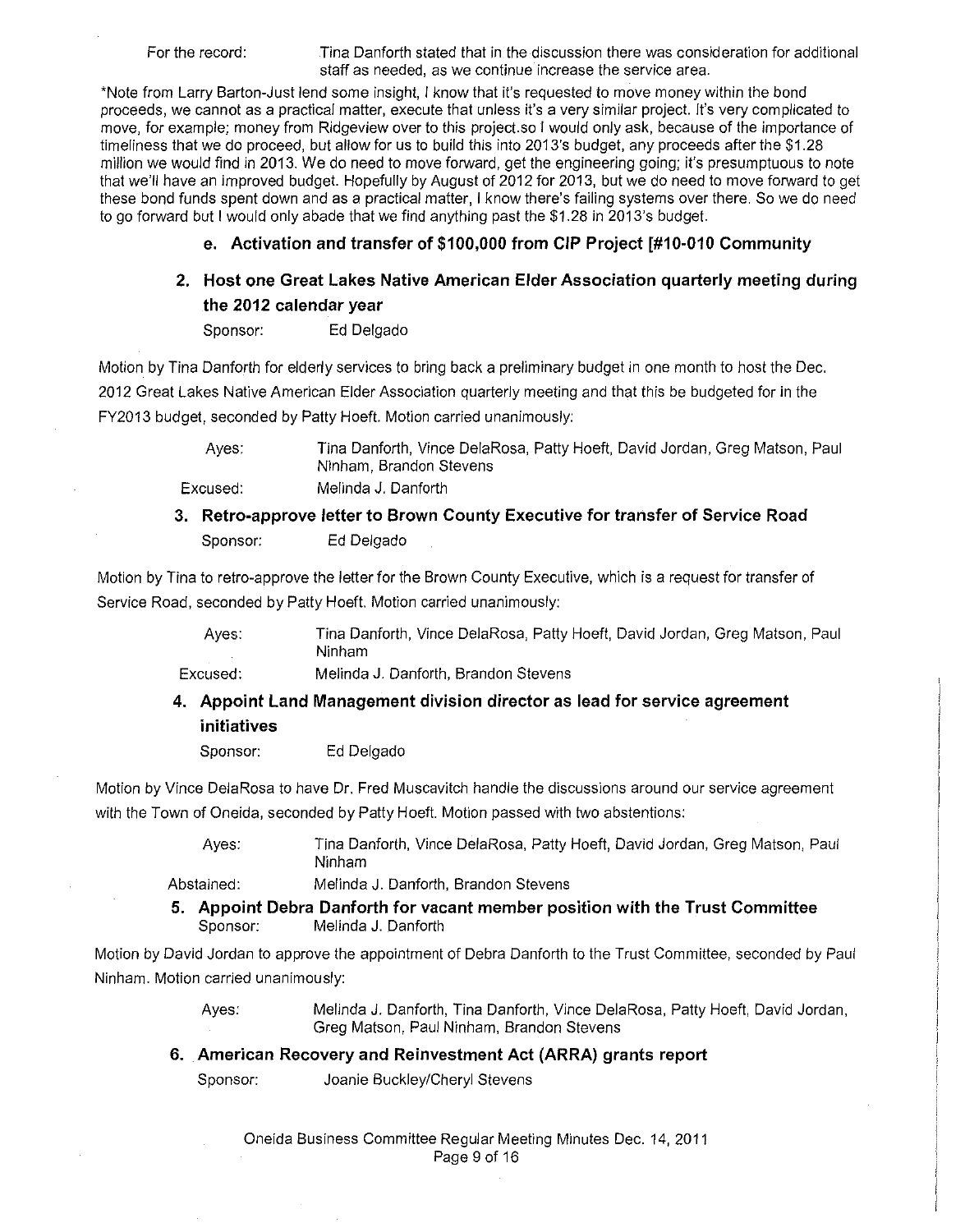Motion by Melinda J. Danforth to accept the American Recovery and Reinvestment Act (ARRA) grants report, seconded by Paul Ninham. Motion carried unanimously:

> Ayes: Melinda J. Danforth, Tina Danforth, Vince DelaRosa, Patty Hoeft, David Jordan, Greg Matson, Paul Ninham, Brandon Stevens

**7. Accept report as information on Oneida School Board's new standard procedure to exempt contracted school employees from the Blue Book personnel policies dealing with probationary periods** 

Sponsor: Greg Matson/Susan White, Oneida Nation School Board chairwoman

Motion by Brandon Stevens to accept the school board's decision for the exception of the probationary period for their contracted school employees as FYI, second by Patty Hoeft. Motion carried with one abstention:

| Ayes:                | Melinda J. Danforth, Vince DelaRosa, Patty Hoeft, David Jordan, Greg Matson,<br>Paul Ninham, Brandon Stevens                                                                                   |
|----------------------|------------------------------------------------------------------------------------------------------------------------------------------------------------------------------------------------|
| Abstained:           | Tina Danforth                                                                                                                                                                                  |
| For the record:      | Tina Danforth stated I am abstaining because I think this is a procedure<br>irregularity.                                                                                                      |
| For the record: $\,$ | Brandon Stevens stated this is not an industry standard, that the schools do not<br>typically have a 90 day probationary period or probationary wage and that is an<br>irregularity in itself. |
|                      | $\mathbb{R}$ , and $\mathbb{R}$ are a set of $\mathbb{R}$ . The set of $\mathbb{R}$ is the set of $\mathbb{R}$                                                                                 |

#### **8. Request to cancel Dec. 28 regular Business Committee meeting**

Sponsor: Patty Hoeft

Motion by Patty Hoeft to cancel the Dec. 28 regular Business Committee meeting, seconded by Paul Ninham. Motion carried unanimously:

> Ayes: Melinda J. Danforth, Tina Danforth, Vince DelaRosa, Patty Hoeft, David Jordan, Greg Matson, Paul Ninham, Brandon Stevens

#### XIV. Additions

#### **1. Review procedure to close Tribal workplace due to inclement weather**  Sponsor: Ed Delgado

Motion by Patty Hoeft to use the standard operating procedure distributed today and replace GM with the Chairman and/or Vice-Chairman and use this process until we can further consider it in late January, seconded by Tina Danforth. Motion carried unanimously:

Ayes: Melinda J. Danforth, Tina Danforth, Vince DelaRosa, Patty Hoeft, David Jordan, Greg Matson, Paul Ninham, Brandon Stevens

#### **2. Pilot tax agreements for Oneida Housing Authority**  Sponsor: Vince DelaRosa

Motion by Vince DelaRosa to support the position that Oneida Housing Authority shall no longer pursue the acquisition of taxable housing stock and that we re-direct that any future acquisition dollars, which may be targeted towards housing acquisition, be used exclusively to build new housing stock on non-taxable trust lands as a first priority on the Oneida Reservation, seconded by Tina Danforth. Motion withdrawn.

Motion by Melinda J. Danforth that the Business Committee directs that any future acquisition dollars (specific to Oneida Housing Authority), which may be targeted towards housing acquisition, be used exclusively to build new Housing stock on non-taxable trust lands as a first priority on the Oneida Reservation, seconded by Vince DelaRosa. Motion carried unanimously: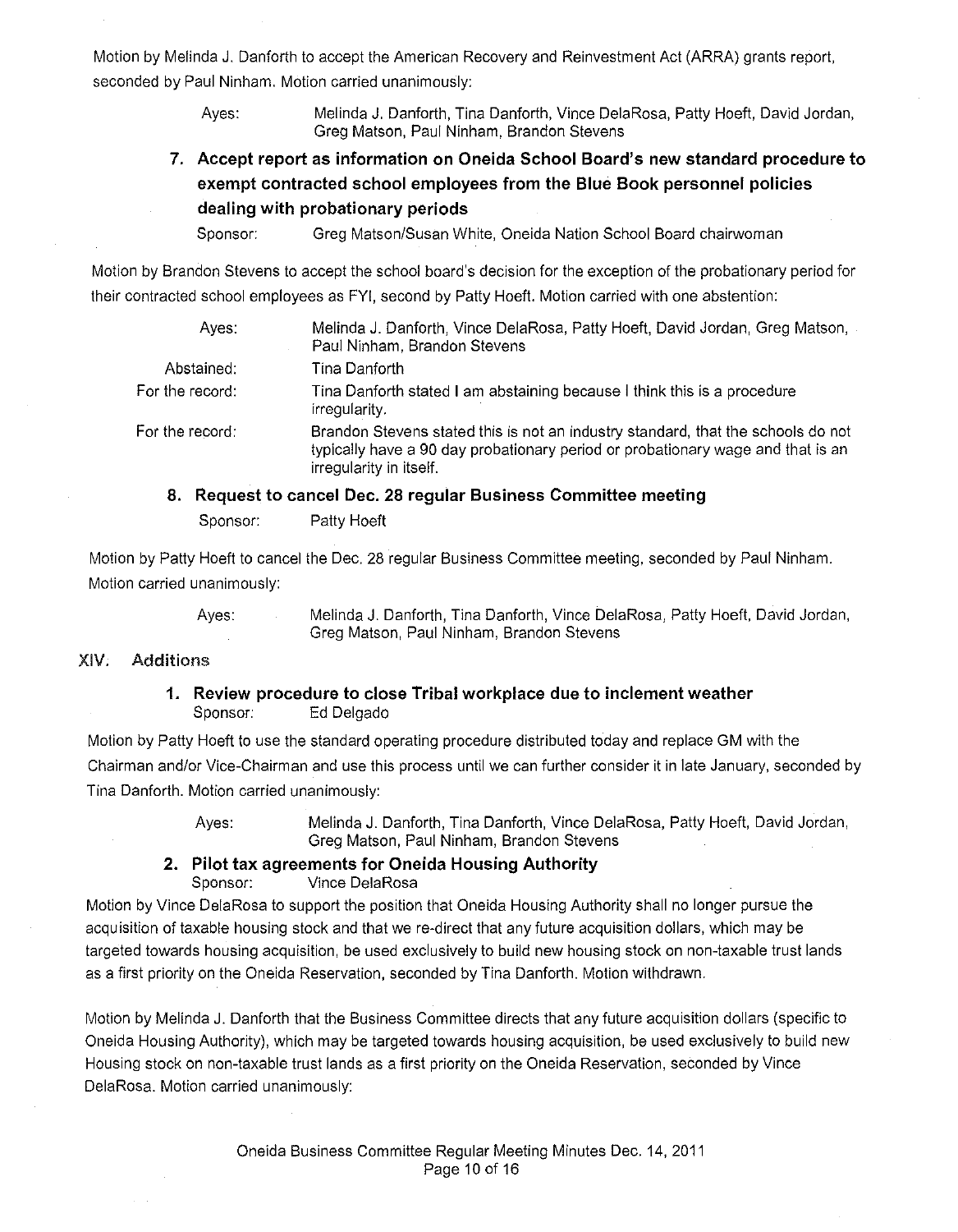Ayes: Melinda J. Danforth, Tina Danforth, Vince DelaRosa, Patty Hoeft, David Jordan, Greg Matson, Paul Ninham, Brandon Stevens

XV. Action in open session on items from Executive Session Discussion meeting of Dec. 13, 2011

### **A. Executive Managers reports**

- 1. Chief Counsel report Jo Anne House
	- **a. Review 1993, 1995 & 1998 funding agreements for Onyota"a:ka of Thames land claims work**

Excerpt from Nov. 9: Motion by Vince DelaRosa to defer, seconded by David Jordan. Motion carried unanimously.

Motion by Brandon Stevens to accept the Chief Counsel report, seconded by Vince DelaRosa.

Ayes: Melinda J. Danforth, Tina Danforth, Vince DelaRosa, Patty Hoeft, David Jordan, Greg Matson, Paul Ninham, Brandon Stevens

**b. Provide policy direction on resolving the Hobart Well Operation Permits issue**  Sponsor: Jo Anne House

Motion by Patty Hoeft to direct the Chairman, Tribal Secretary Patty Hoeft and Councilman Stevens to work with the law office to provide a recommendation to the committee on how to deal with this issue, seconded by Vince DelaRosa. Motion carried unanimously:

> Ayes: Melinda J. Danforth, Tina Danforth, Vince DelaRosa, Patty Hoeft, David Jordan, Greg Matson, Paul Ninham, Brandon Stevens

### **c. New York land claim update**

Sponsor: Ed Delgado

Motion by Melinda J. Danforth to accept the verbal update provided by the Chairman, seconded by Paul Ninham. Motion carried unanimously:

> Ayes: Melinda J. Danforth, Tina Danforth, Vince DelaRosa, Patty Hoeft, David Jordan, Greg Matson, Paul Ninham, Brandon Stevens

**B. Audit Committee-** Councilman Brandon Stevens, Chairman

### **1. Request Oneida Golf Enterprise Board response to audit findings**

Excerpt from Nov. 9: Motion by Brandon Stevens the OBC in response to the preliminary ethics findings within the Oneida Golf Enterprise investigation will provide within 30 days, a response which will include standard operating procedures which will provide restrictions and guidelines regarding gifts and free benefits offered to Oneida Golf Enterprise Board members and Oneida Business Committee members, to comply with the Oneida Ethics Law, seconded by Paul Ninham. Motion carried with one opposition and two abstentions.

Motion by Patty Hoeft to accept the report from the audit committee, seconded by David Jordan. Motion carried with one abstention:

Ayes: Melinda J. Danforth, Tina Danforth, Vince DelaRosa, Patty Hoeft, David Jordan, Greg Matson, Paul Ninham, Brandon Stevens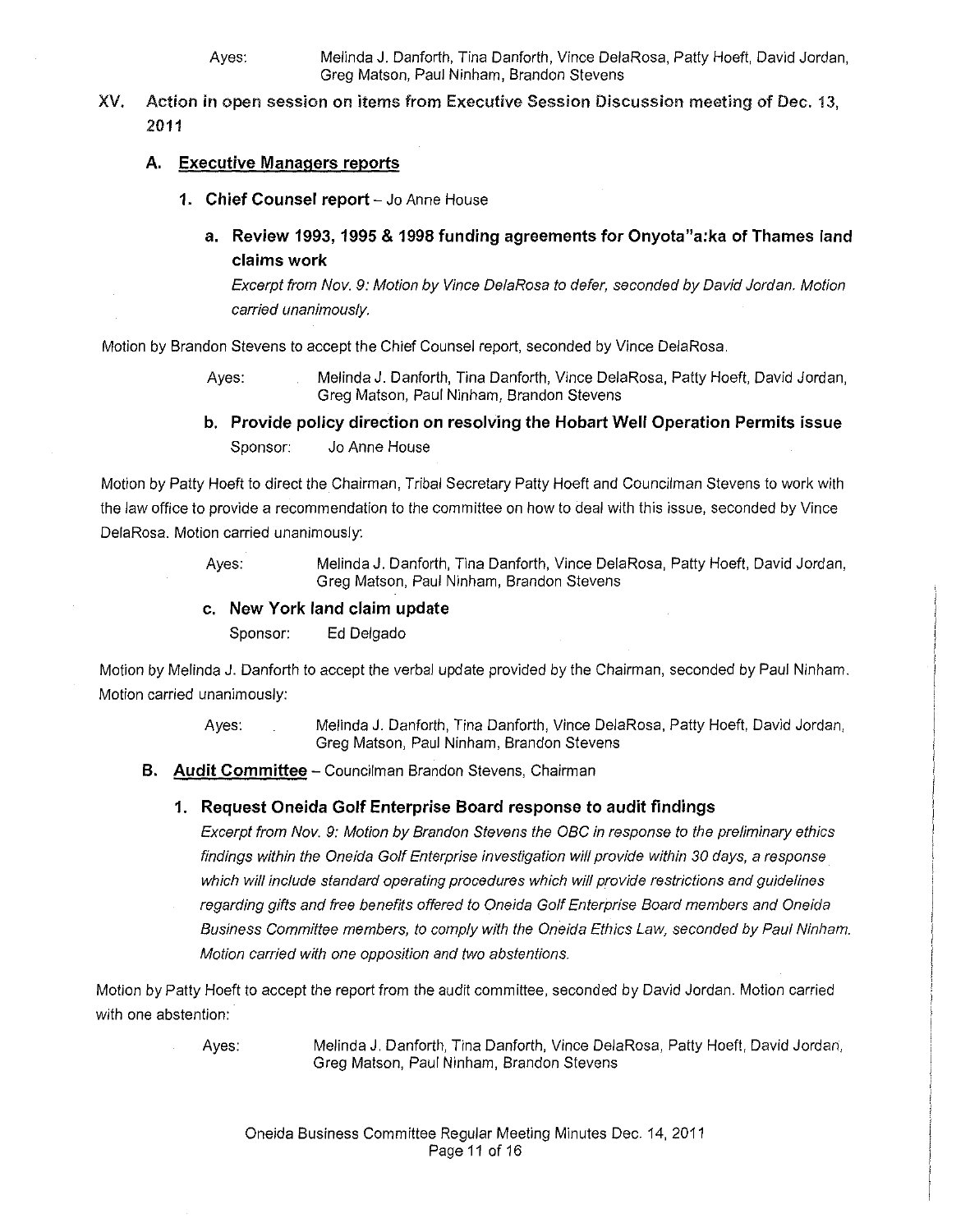Abstained: Tina Danforth

### **2. Oct. 28, 2011 regular meeting minutes**

Motion by Paul Ninham to approve the Oct. 28, 2011 regular meeting minutes, seconded by Tina Danforth. Motion carried unanimously:

Ayes: Melinda **J.** Danforth, Tina Danforth, Vince DelaRosa, Patty Hoeft, David Jordan, Greg Matson, Paul Ninham, Brandon Stevens

### **3. Nov. 3, 2011 special meeting minutes**

Motion by Paul Ninham to approve the Nov. 3, 2011 special meeting minutes, seconded by Patty Hoeft. Motion carried unanimously:

> Ayes: Melinda J. Danforth, Tina Danforth, Vince DelaRosa, Patty Hoeft, David Jordan, Greg Matson, Paul Ninham, Brandon Stevens

### **4. Internal Audit October report**

Motion by David Jordan to accept the Internal Audit October report, seconded by Brandon Stevens. Motion carried unanimously:

> Ayes: Melinda **J.** Danforth, Tina Danforth, Vince DelaRosa, Patty Hoeft, David Jordan, Greg Matson, Paul Ninham, Brandon Stevens

Motion by Melinda J. Danforth to have the audit committee chairperson work with the legislative operating committee to review the legislative priorities that internal audit has identified within the report, seconded by Brandon Stevens. Motion carried unanimously:

> Ayes: Melinda **J.** Danforth, Tina Danforth, Vince DelaRosa, Patty Hoeft, David Jordan, Greg Matson, Paul Ninham, Brandon Stevens

# **5. Approve Player Tracking audit and lift the confidentiality requirement allowing Tribal members to view the audit**

Motion by David Jordan to approve the Player Tracking audit and to lift the confidentiality, seconded by Paul Ninham. Motion carried unanimously:

> Ayes: Melinda **J.** Danforth, Tina Danforth, Vince DelaRosa, Patty Hoeft, David Jordan, Greg Matson, Paul Ninham, Brandon Stevens

# **6. Approve Drop Count audit and lift the confidentiality requirement allowing Tribal members to view the audit**

Motion by Brandon Stevens to lift the confidentiality and approve the Drop Count audit, seconded by David Jordan. Motion carried unanimously:

> Ayes: Melinda J. Danforth, Tina Danforth, Vince DelaRosa, Patty Hoeft, David Jordan, Greg Matson, Paul Ninham, Brandon Stevens

# **7. Approve Craps audit and lift the confidentiality requirement allowing Tribal members to view the audit**

Motion by Melinda J. Danforth to approve the Craps audit and to lift the confidentiality and to note that they came in with 100% compliance, seconded by David Jordan. Motion carried unanimously:

> Ayes: Melinda J. Danforth, Tina Danforth, Vince DelaRosa, Patty Hoeft, David Jordan, Greg Matson, Paul Ninham, Brandon Stevens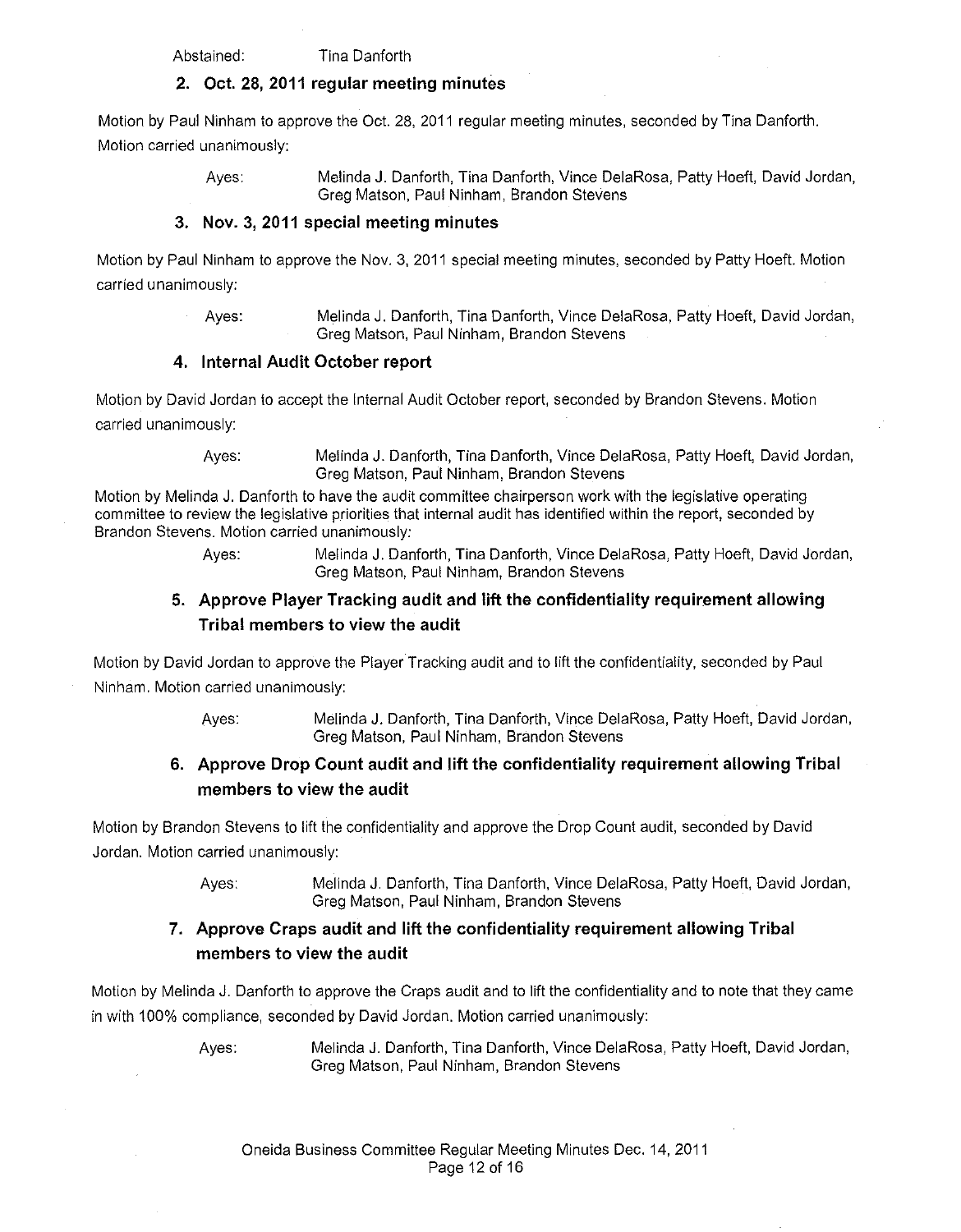# **8. Approve Surveillance audit and lift the confidentiality requirement allowing Tribal members to view the audit**

Motion by Melinda J. Danforth to defer to the next BC meeting and request the Tribal Chairman to send a note to the gaming general manager regarding the issue we discussed yesterday, seconded by David Jordan. Motion carried unanimously:

> Ayes: Melinda J. Danforth, Tina Danforth, Vince DelaRosa, Patty Hoeft, David Jordan, Greg Matson, Paul Ninham, Brandon Stevens

Excused: Greg Matson

**9. Approve Table Games audit and lift the confidentiality requirement allowing Tribal members to view the audit** 

Motion by Brandon Stevens to approve Table Games audit and to lift the confidentiality, seconded by Paul Ninham. Motion carried unanimously:

> Ayes: Melinda J. Danforth, Tina Danforth, Vince DelaRosa, Patty Hoeft, David Jordan, Greg Matson, Paul Ninham, Brandon Stevens

Excused: Greg Matson

# **10. Request special executive session Business Committee meeting Dec. 20,2011 for McGiadrey and Pullen year-end financial audit report presentation**

Sponsor: Brandon Stevens/Donna Christensen

Motion by Paul Ninham to approve the request, seconded by Melinda J. Danforth. Motion withdrawn.

Ayes: Melinda J. Danforth, Tina Danforth, Vince DelaRosa, Patty Hoeft, David Jordan, Greg Matson, Paul Ninham, Brandon Stevens

# **C. Corporate Board financial reports**

# **1. Oneida Airport Hotel Corporation**

Sponsor: Lance Broberg

Motion by Brandon Stevens to approve the Oneida Airport Hotel Corporation financial report, Paul Ninham. Motion carried unanimously:

> Ayes: Melinda J. Danforth, Tina Danforth, Vince DelaRosa, Patty Hoeft, David Jordan, Greg Matson, Paul Ninham, Brandon Stevens

Excused: Greg Matson

# **2. Oneida Total Integrated Enterprises**

Sponsor: Butch Rentmeester

Motion by Melinda J. Danforth to approve the Oneida Total Integrated Enterprises financial report, seconded by Paul Ninham. Motion carried unanimously:

> Ayes: Melinda J. Danforth, Tina Danforth, Vince DelaRosa, Patty Hoeft, David Jordan, Greg Matson, Paul Ninham, Brandon Stevens

Excused: Greg Matson

# **3. Bay Bank Corporation**

Sponsor: John Johnson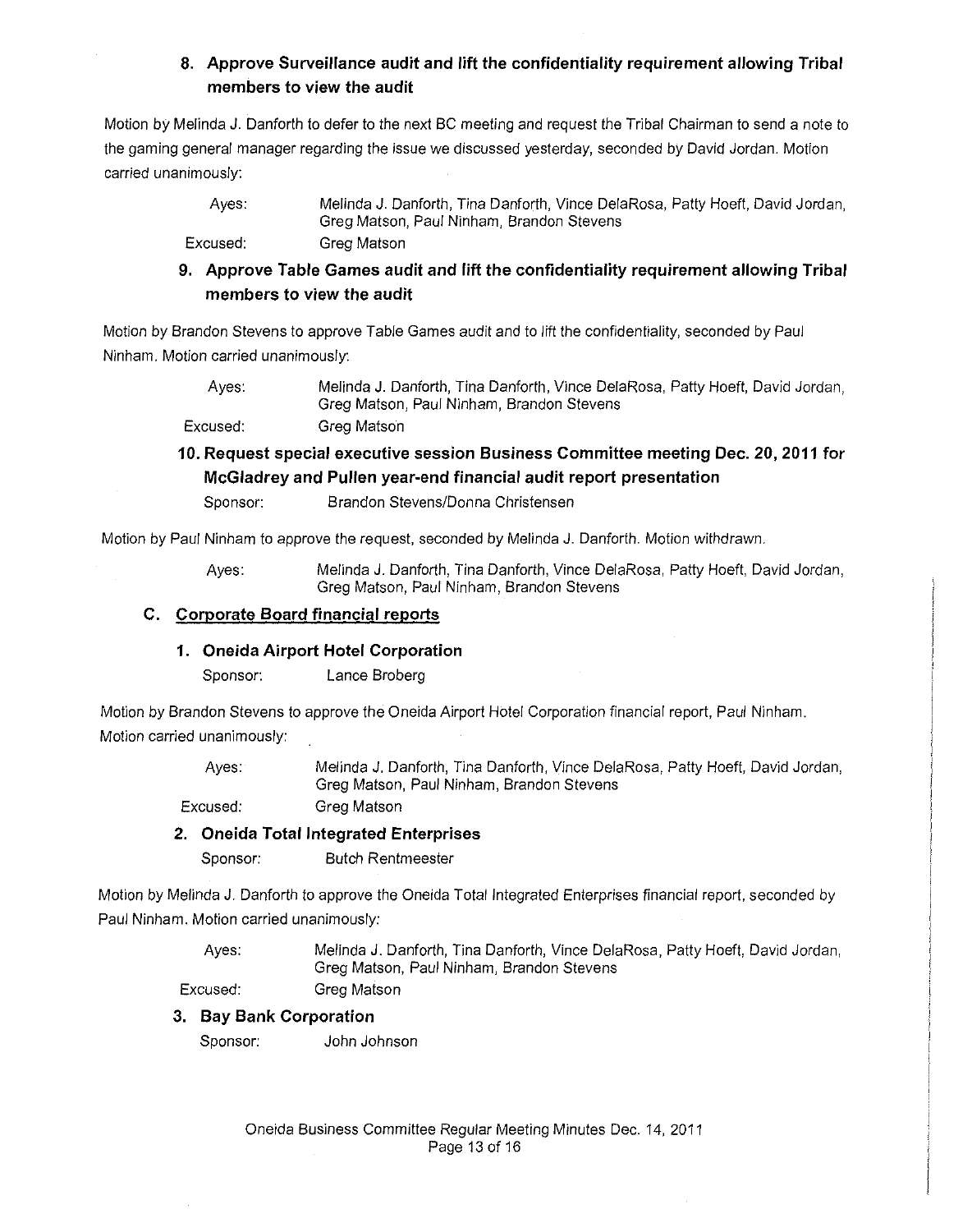Motion by Brandon to accept the Bay Bank financial report, seconded by Paul Ninham. Motion carried with one abstention:

| Aves:           | Melinda J. Danforth, Tina Danforth, Vince DelaRosa, Patty Hoeft, David Jordan,<br>Greg Matson, Paul Ninham, Brandon Stevens                                                |
|-----------------|----------------------------------------------------------------------------------------------------------------------------------------------------------------------------|
| Abstained:      | Melinda J. Danforth                                                                                                                                                        |
| Excused:        | Greg Matson                                                                                                                                                                |
| For the record: | Tina stated she needs to remind the committee that we need to meet with them<br>timely regarding their financial situation. That motion was made earlier on the<br>agenda. |
|                 |                                                                                                                                                                            |

#### **4. Oneida Golf Enterprise Corporation**

Sponsor: Bobbi Webster

Motion by Paul Ninham to approve the Oneida Golf Enterprise Corporation financial report, seconded by Brandon Stevens. Motion carried unanimously:

> Ayes: Excused: Melinda **J.** Danforth, **Tina** Danforth, Vince DelaRosa, Patty Hoeft, David Jordan, Greg Matson, Paul Ninham, Brandon Stevens Vince DelaRosa

### **5. Oneida Seven Generations Corporation-not submitted**

Motion by Melinda J. Danforth to defer the Oneida Seven Generations Corporation financial report to the next BC meeting, seconded by Paul Ninham. Motion carried unanimously:

> Ayes: Excused: Melinda J. Danforth, Tina Danforth, Vince DelaRosa, Patty Hoeft, David Jordan, Greg Matson, Paul Ninham, Brandon Stevens Vince DelaRosa

#### **D. Follow-ups/BC directives**

# **1. Review Management's monthly incentive pay policy for any afterhours building security calls to Oneida Health Center**

Sponsor: Ed Delgado

Excerpt from Nov. 9: Motion by Paul Ninham to defer this item for two weeks, seconded by Vince DelaRosa. Motion carried unanimously.

Motion by Tina Danforth to deny the monthly incentive pay policy for any afterhours building security calls to the Oneida Health Center, seconded by Vince DelaRosa. Motion failed.

> Ayes: Tina Danforth, Vince DelaRosa,

Opposed: Abstained: Melinda J. Danforth, Patty Hoeft, Greg Matson, Paul Ninham, Brandon Stevens David Jordan

Motion by Vince DelaRosa to direct the Tribal Secretary to schedule a meeting to review policies dealing with on call and compensation for that activity, seconded by Melinda J. Danforth. Motion carried unanimously

Ayes: Melinda J. Danforth, Tina Danforth, Vince DelaRosa, Patty Hoeft, David Jordan, Greg Matson, Paul Ninham, Brandon Stevens

#### **E. New Business/Requests**

#### **1. 71 new enrollments**

Sponsor: Melinda J. Danforth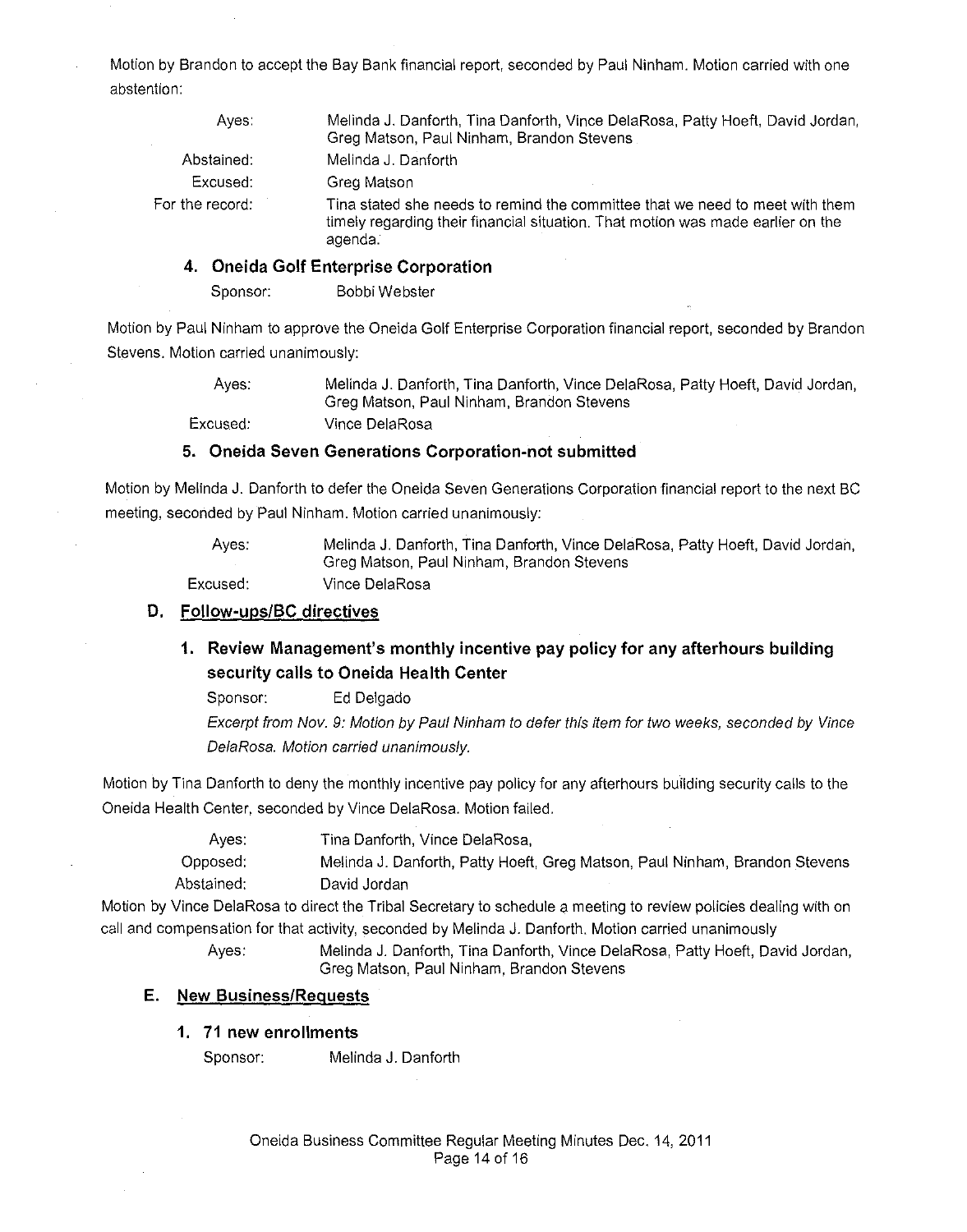Motion by Patty Hoeft to approve the 71 new enrollments, seconded by Tina Danforth. Motion carried with one abstention:

| Aves:             | Tina Danforth, Vince DelaRosa, Patty Hoeft, David Jordan, Greg Matson, Paul<br>Ninham, Brandon Stevens |
|-------------------|--------------------------------------------------------------------------------------------------------|
| Abstained:        | Melinda J. Danforth                                                                                    |
| For the record: l | Melinda J. Danforth stated she is abstaining because of conflict of interest.                          |

**2. Personnel matter regarding exception for L TE position in Vocational Rehabilitation** 

Sponsor: Don White, Governmental Services Division director

Motion by Tina Danforth to approve the **L TE** position for vocational rehab request, seconded by Patty Hoeft. Motion carried with one abstention and one opposition:

| Aves:           | Tina Danforth, Vince DelaRosa, Patty Hoeft, Greg Matson, Paul Ninham,<br><b>Brandon Stevens</b>                                                                                                                                                                                                                                                                                                                                                                                                                                                                                                                                                                                                                                                                                        |
|-----------------|----------------------------------------------------------------------------------------------------------------------------------------------------------------------------------------------------------------------------------------------------------------------------------------------------------------------------------------------------------------------------------------------------------------------------------------------------------------------------------------------------------------------------------------------------------------------------------------------------------------------------------------------------------------------------------------------------------------------------------------------------------------------------------------|
| Abstained:      | David Jordan                                                                                                                                                                                                                                                                                                                                                                                                                                                                                                                                                                                                                                                                                                                                                                           |
| Opposed:        | Melinda J. Danforth                                                                                                                                                                                                                                                                                                                                                                                                                                                                                                                                                                                                                                                                                                                                                                    |
| For the record: | Vince DelaRosa stated he supports because it's been informed to us that this is<br>the approach that the division director and the area manager would like to take at<br>this time. There is an understanding that there are 30+ people who are in need of<br>services, who are tribal members, that if we went another route it might take<br>upwards of four or five months potentially at a minimum going through the hiring<br>process. So I support the division director and area manager at this point and<br>time to pursue this avenue, but we also understand that moving forward we do<br>have to clean up our human resource policies and that's my understanding that<br>we're going to be doing that-hopefully within the next year. That's why I support<br>the motion. |
| For the record: | Melinda J. Danforth stated I don't support the fact that a precedence has been<br>set, where by a procedural exception was given to allow LTE to gain fulltime<br>employment without the position being posted to our tribal membership.<br>However, I do recognize the fact that services to our tribal membership would be<br>interrupted and affected if the exception was not made. So therefor put us in a<br>rock and a hard place and I understand the council's position on it.                                                                                                                                                                                                                                                                                                |
|                 | 3. Rescind action to relocate Legislative Affairs Director to Washington, D.C.                                                                                                                                                                                                                                                                                                                                                                                                                                                                                                                                                                                                                                                                                                         |

Sponsor: Ed Delgado

Motion to by David Jordan to rescind the legislative affairs position that was going out to Washington, D.C., seconded by Tina Danforth. Motion carried unanimously:

> Ayes: Melinda J. Danforth, Tina Danforth, Vince DelaRosa, Patty Hoeft, David Jordan, Greg Matson, Paul Ninham, Brandon Stevens

### **4. Re-designate Hobart Strategy Team**

Sponsor: Melinda J. Danforth

Motion by Melinda **J.** Danforth to confirm the formation of a Hobart strategy team and designate the Vice Chair and attorney Becky Webster as the leads for this team, seconded by Brandon Stevens. Motion carried unanimously:

> Ayes: Melinda J. Danforth, Tina Danforth, Vince DelaRosa, Patty Hoeft, David Jordan, Greg Matson, Paul Ninham, Brandon Stevens

Motion by Melinda J. Danforth to direct the leads to identify appropriate support staff and notice them of the required technical support and that the team present an outline of their next steps at the first BC meeting in

> Oneida Business Committee Regular Meeting Minutes Dec. 14, 2011 Page 15 of 16